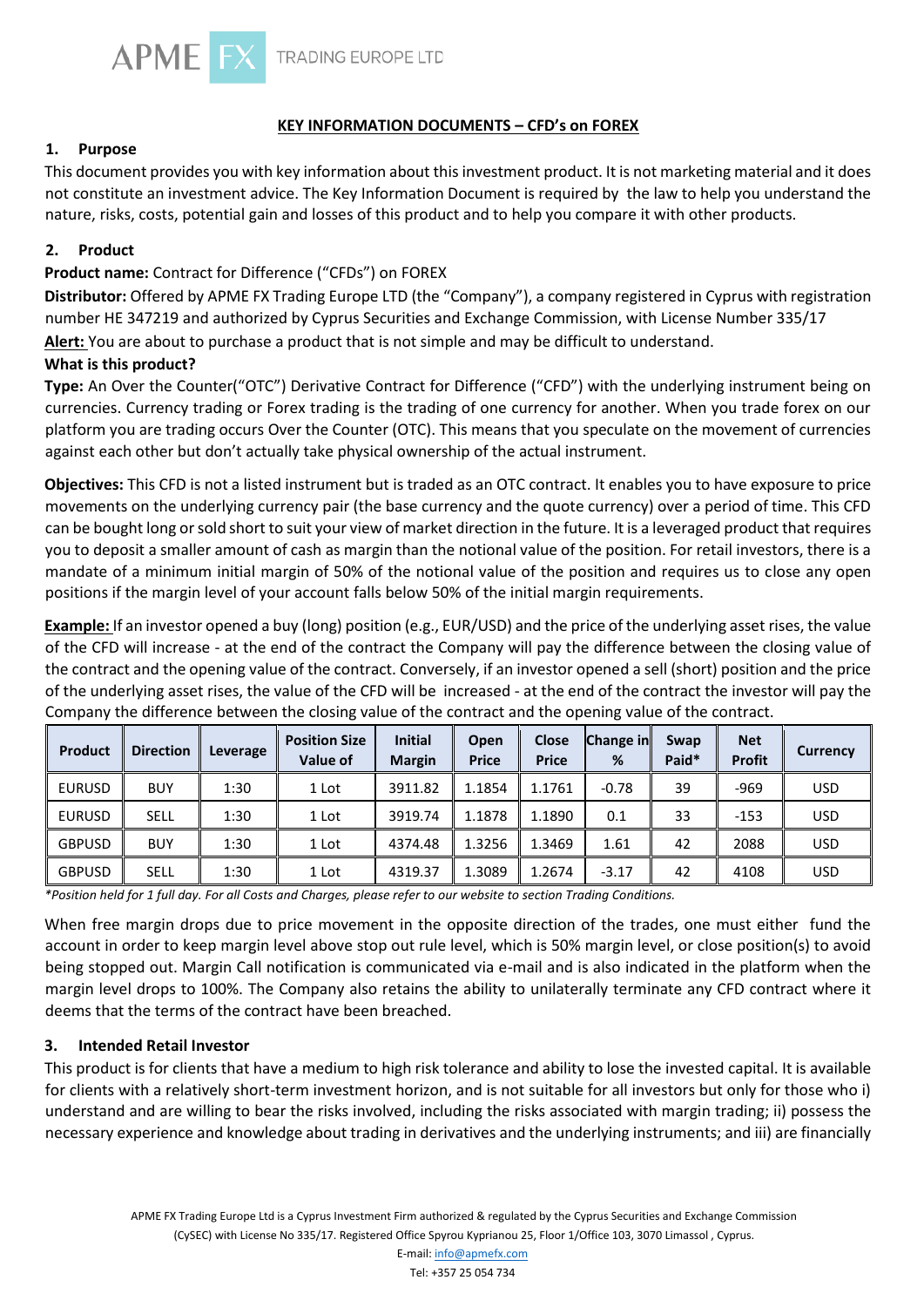

able to bear the risk of a total loss of their invested amounts, subject to the negative balance protection mechanism offered by the Company.

#### 4. **Risk Indicator**



The Risk indicator can show you the risk involved in these products compared to other products. It shows how possible it is that the product movement can lead to financial loss for the investor. The Risk indicator has been set to the Highest level. The rate indicates the potential losses from the product future performance. CFDs are leveraged and risky products that can cause losses. Losses cannot exceed the amount invested (negative balance), however you may lose your entire invested capital. There is no capital protection against market risk, credit risk and/or liquidity risk.

# **5. Currency Risk**

It is possible to buy or sell CFDs in a different currency from the currency of your account. The final pay- out that you might receive depends on the exchange rate between the two currencies.

# **6. Performance Scenarios**

The below scenarios were demonstrated to provide you how an investment can perform. You can compare them with other products scenarios in order to identify which product is more suitable for you. The scenarios presented are an approximation of future performance based on evidence from the past performance on how the value of this investment differs and are not an exact indicator. The outcome will be based on the market performance and how long you hold the CFD. The stress scenario indicates the possible outcome in extreme market circumstances.

#### **Scenario**

| <b>FOREX: EUR/USD</b>                                |         |  |  |  |
|------------------------------------------------------|---------|--|--|--|
| Opening price                                        | 1.1855  |  |  |  |
| Trade Size (per CFD): TS                             | 2 Lot   |  |  |  |
| Margin %: M                                          | 3.3%    |  |  |  |
| Contract Size K                                      | 200 000 |  |  |  |
| Margin Requirement ( $\epsilon$ ): MR=P x TS x M x K | 6.600   |  |  |  |
| Notional Value of the trade (€): TN=MR/M             | 200 000 |  |  |  |

APME FX Trading Europe Ltd is a Cyprus Investment Firm authorized & regulated by the Cyprus Securities and Exchange Commission (CySEC) with License No 335/17. Registered Office Spyrou Kyprianou 25, Floor 1/Office 103, 3070 Limassol , Cyprus.

> E-mail: info@apmefx.com Tel: +357 25 054 734